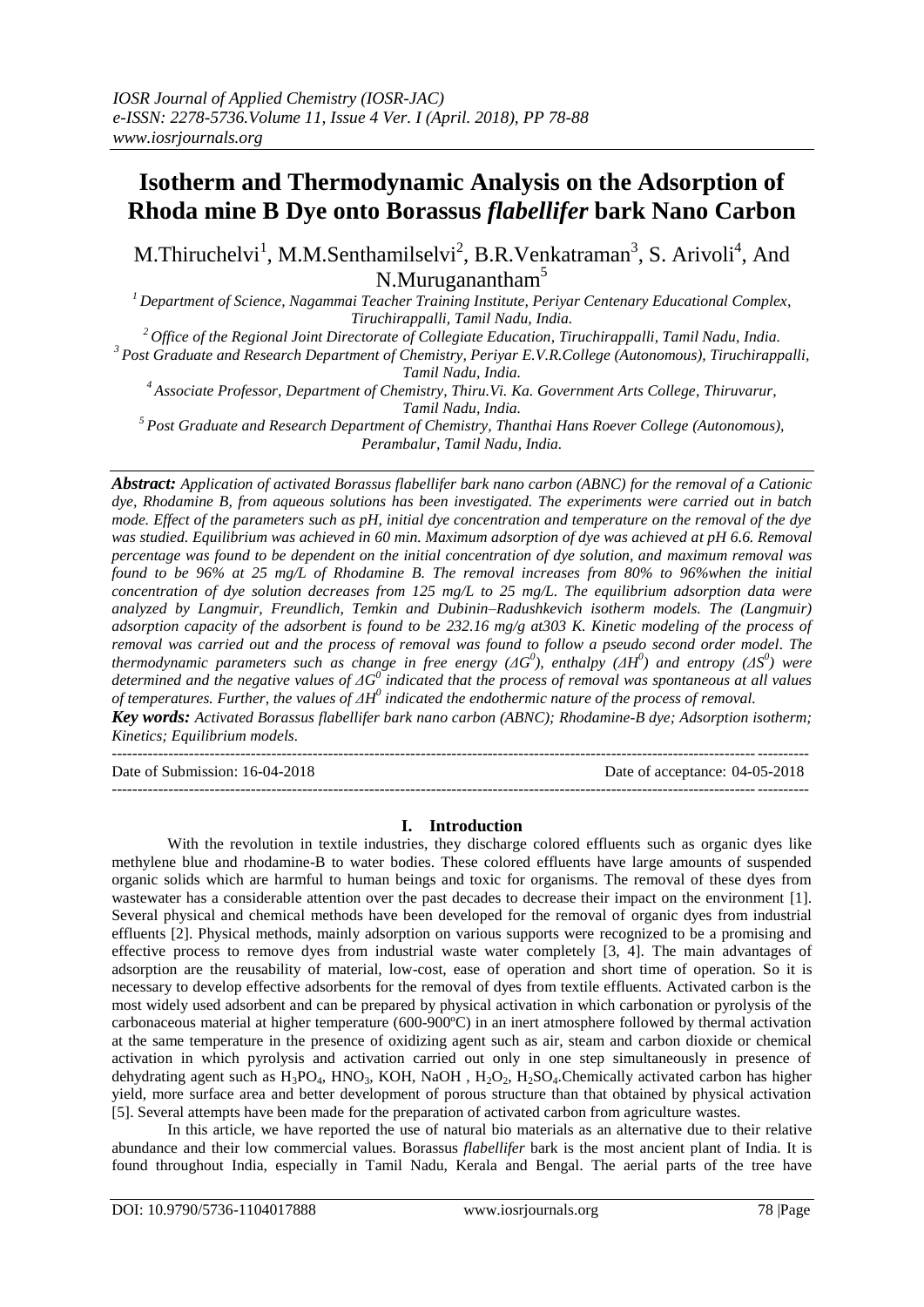medicinal values and this work aimed at the possibility of using wastes of a Borassus *flabellifer* bark as an adsorbent for the adsorption of cationic dye Rhodamine-B from aqueous solution.

#### **II. Materials and Methods**

All reagents used in the experiments were of analytical (AR) grade and were obtained from scientific equipment company Trichy. Stock solutions of the test reagents were prepared by dissolving the dye in distilled water.

#### **2.1 Preparation of adsorbent**

The natural plant material Borassus *flabellifer* bark used in the present investigations was collected from Muthupet nearby Thiruvarur district. The bark wastes were washed with distilled water several times to remove the dirt and dust and were subsequently dried in a hot air oven at  $110^{\circ}$ C. After that, carbonization of the Borassus *flabellifer* bark was carried out by w/v ratio of concentrated sulphuric acid for 24 hour; the primary carbon was activated at  $1100^{\circ}$ C for 6 hours under optimized conditions to obtain activated nano carbon. The activated nano carbon was thereafter transferred to room temperature in an inert atmosphere of nitrogen and washed with hot distilled water and 0.5 N hydrochloric and until the pH of the material reached 7.0. The activated nano carbon was also dried in a hot air oven at  $110^{\circ}$ C, ground and sieved to obtain the desired particular size (45nm) and stored in desiccators for further use.

#### **2.2Experimental Procedure**

Batch experiments were conducted to study the influence of important parameters like the pH, contact time, initial dye concentration and temperature on the removal of Rh-B onto activated *Borassus flabellifer* bark nano carbon (ABNC). For Adsorption isotherms, dye solution of different concentrations (25-125 mg/L) and at different temperatures (30- 60 °C) with known pH and known amount of adsorbent (25mg/L) were agitated at 120rpm until the equilibrium was reached. Then the solution was kept to settle down and the residual concentration of Rh-B was analyzed by UV-Visible spectrophotometer at 554 nm. All experiments were carried out at normal pH for Rh-B. Effect of pH on dye removal was studied over a pH range of 2.0-9.0The initial pH of the solution was adjusted by addition of acetate or phosphate buffers. The effect of sorbent dosage on adsorption rate was investigated using the procedures described above. The percentage of dye removal was calculated using the following equation.

$$
q_{(t)} = \frac{((C_{(i)} - C_{(t)}) \times v)}{m}
$$
 (1)

Where,  $q_{(t)}$  is the mass of adsorbed dye per unit mass of adsorbent (mg<sup>-1</sup>) C<sub>(i)</sub>and C<sub>(t)</sub> are the initial and actual concentration (g dm<sup>-3</sup>) of dye at time t, respectively. V is the volume of the treated solution (ml) and m is the mass of adsorbent (g) The adsorption degree, AD as a function of time was also determined from the experimental data using the following relationship

$$
AD\% = \frac{(1 - C_{(t)}) \times 100}{Ci}
$$
 (2)

Based on the adsorption kinetics experiments, the process time for the equilibrium adsorption experiments was chosen, long enough assuming that the considered sorbent / sorbate system is equilibrated.

#### **3.1Effect of Contact time:**

## **III. Result and Discussion**

In order to establish the equilibration time for maximum uptake and to know the kinetics of the adsorption process, Rh-B adsorption on ABNC adsorbent was investigated as a function of contact time and the results were shown in fig 1. The figure shows that the uptake rate was initially rapid with 50% of the adsorption completed within 30min, Equilibrium was achieved within 45 min therefore, an equilibration period of 1hr was selected for all further experiments. The time profile of Rh-B uptake is a single smooth and continuous curve leading to saturation suggesting the possible monolayer coverage of Rh-B on the surface of the adsorbent.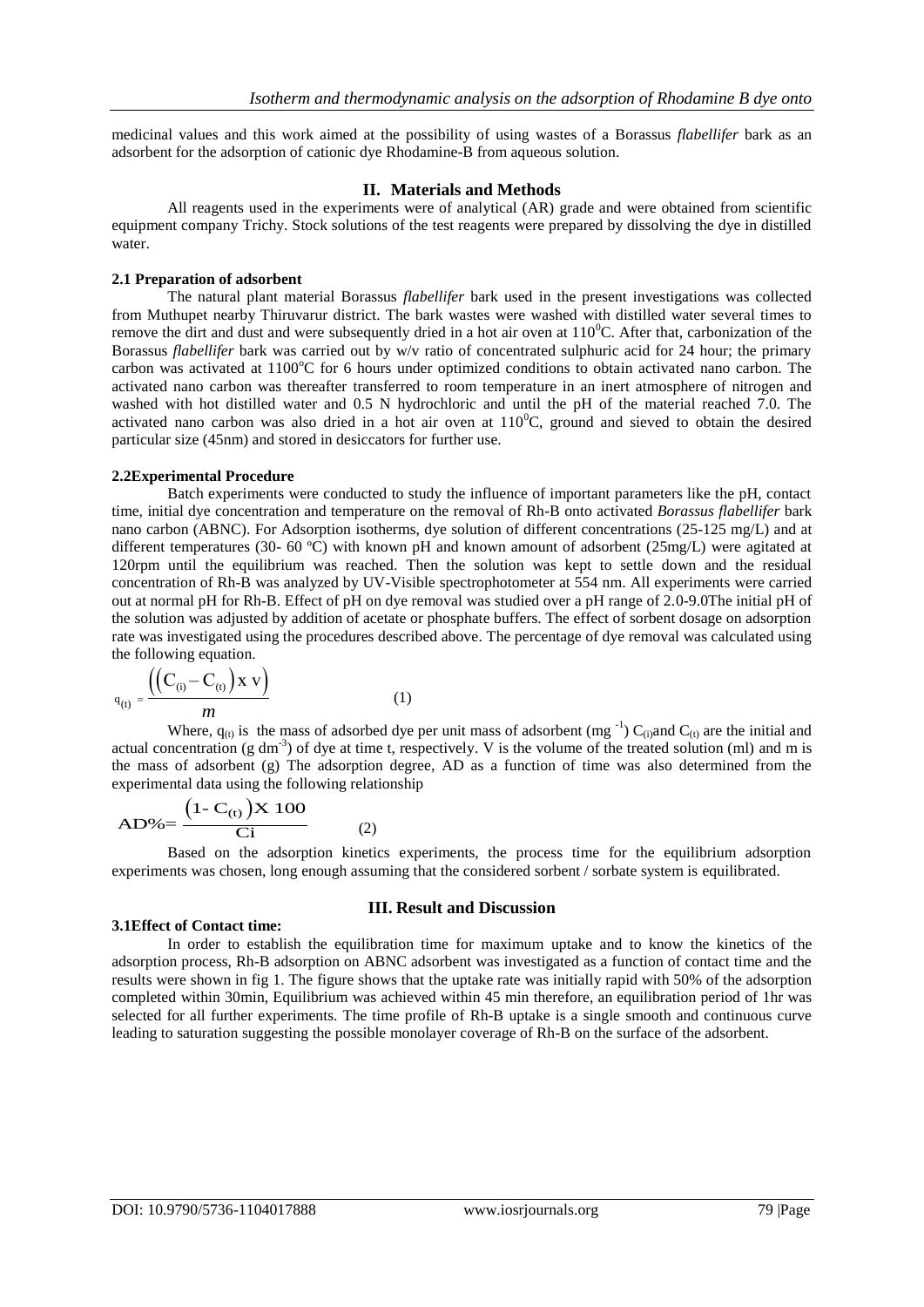

**Fig, 1-**Effect of contact time on the adsorption of Rh-B dye on ABNC

## **3.2 Effect of adsorbent dosage**

The adsorption of the Rh-B dye on ABNC was studied by varying the adsorbent dose (25–125 mg/50ml) for 50 mg/L of dye concentration. The percentage of adsorption increased with increase in the ABNC dose, which is attributed to increased carbon surface area and the availability of more adsorption sites [6, 7]. Hence, all studies were carried out with 0.025g of adsorbent/50 ml of the varying adsorbate solutions.25, 50, 75, 100 and 125 mg/L. The results obtained from this study are shown in figure 2. The amount of Rh-B adsorbed per gram is reduced with increase in the dosage of ABNC. This reveals that the direct and equilibrium capacities of Rh-B are functions of the activated ABNC dosage.



**Fig.2-**Effect of Adsorbent dose on the removal of Rh-B [RhB]=50mg/L;contact time =60 min;temperature 30 °C

#### **3.3 Effect of Initial pH**.

Previous research [8] has shown that the adsorption of dye molecules onto an adsorbent is highly pH dependent since, the functional groups, which are responsible for interaction between dye molecules and adsorbent, can be protonated or deprotonated to produce different surface charges in solution at different pH values. Therefore the effects of initial solution pH were studied in the pH range of 2-9 for Rh-B. The percentage removal increased from 76 % to 92 % upto pH7 whereas it decreased after pH 7 for Rh-B (Fig 3). The pH<sub>zpc</sub> of any adsorbent is a very important characteristic that determines the pH at which the surface has net electrical neutrality. It is well-known that for basic dye adsorption, negatively charged groups on the adsorbent are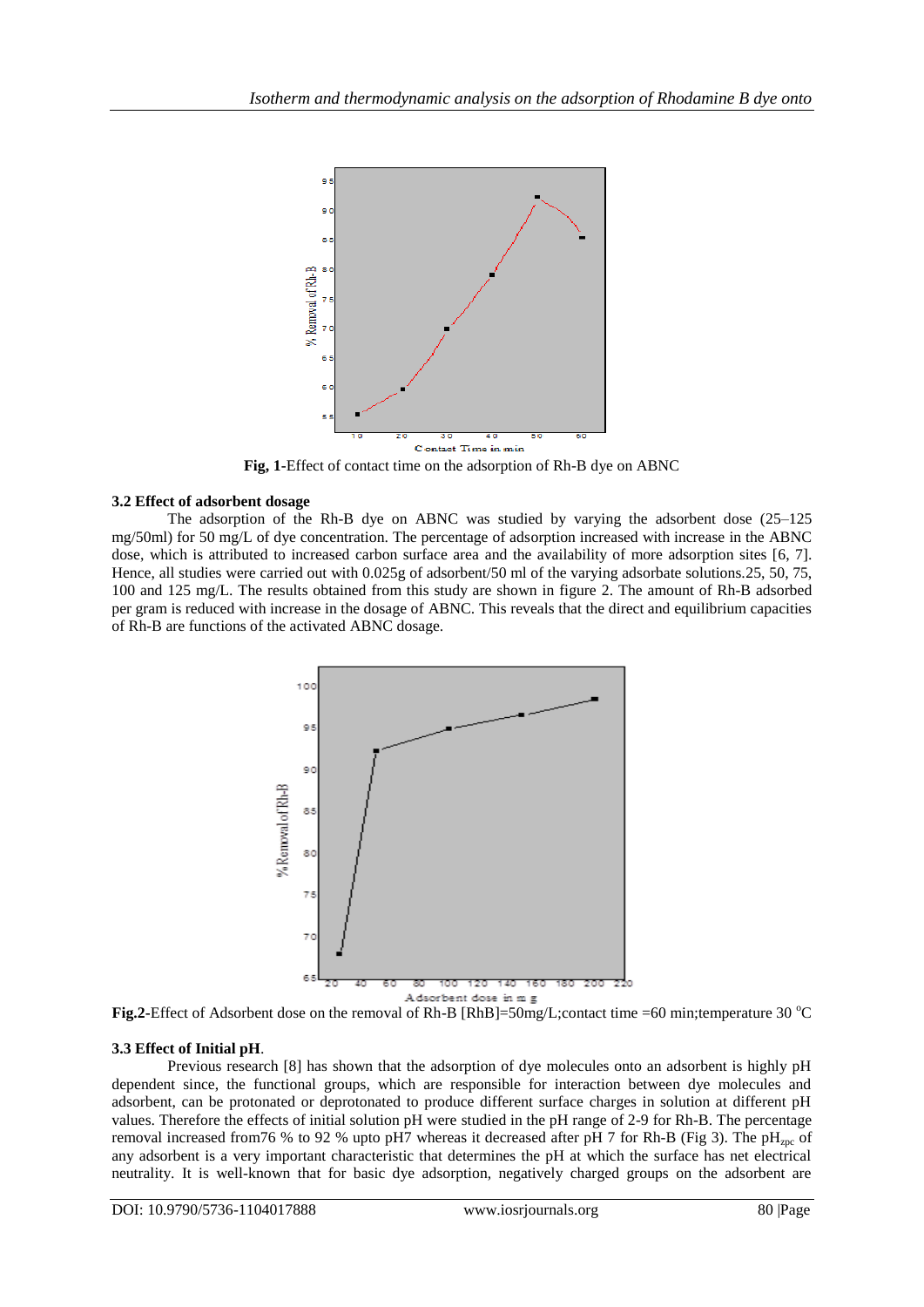necessary. At lower pH values (pH <p $H_{zpc}$ ) the surface charge of the surface of ABNC may get positively charged as a result of being surrounded by  $H_3O^+$  ions and thus the competitive effects of  $H_3O^+$  ions as well as the electrostatic repulsion between the dye molecules and the positively charged active adsorption sites on the surface of the ABNC lead to a decrease in the uptake of dye molecules. In contrast at higher pH values  $(pH > pH<sub>zpc</sub>)$  the surface of ABNC may acquire a negative charge leading to an increase in dye uptake due to the electrostatic force of attraction. On the other hand no valid reason can be given for the decrease in the adsorption amount of Rh-B after pH 7. Similar results were obtained for the adsorption of Rhodamine-B onto ABNC. As a result, the initial pH value was optimized as 6.6 for dye.



**Fig,3-**Effect of pH on the adsorption of Rh-B dye on ABNC

#### **3.4 Effect of other ions:**

The effect of other ion like Cl on the adsorption process studied at different concentrations. The ions added to 50mg/L of Rh-B solutions and the contents were agitated for 60 min at  $30^{\circ}$ C. The results shown in the Fig. 4 reveals that low concentration of Cl does not affect the percentage of adsorption of Rh-B on ABNC, because the interaction of Cl<sup>-</sup> at available sites of adsorbent through competitive adsorption is so effective. While the concentration of other ion increases, the interference of these ions at available surface sites of the sorbent through competitive adsorption is not so effective and due to the formation of electrical double layer, hence the percentage adsorption increases [9].



**Fig,4 -**Effect of other ion on the adsorption of Rh-B dye on ABNC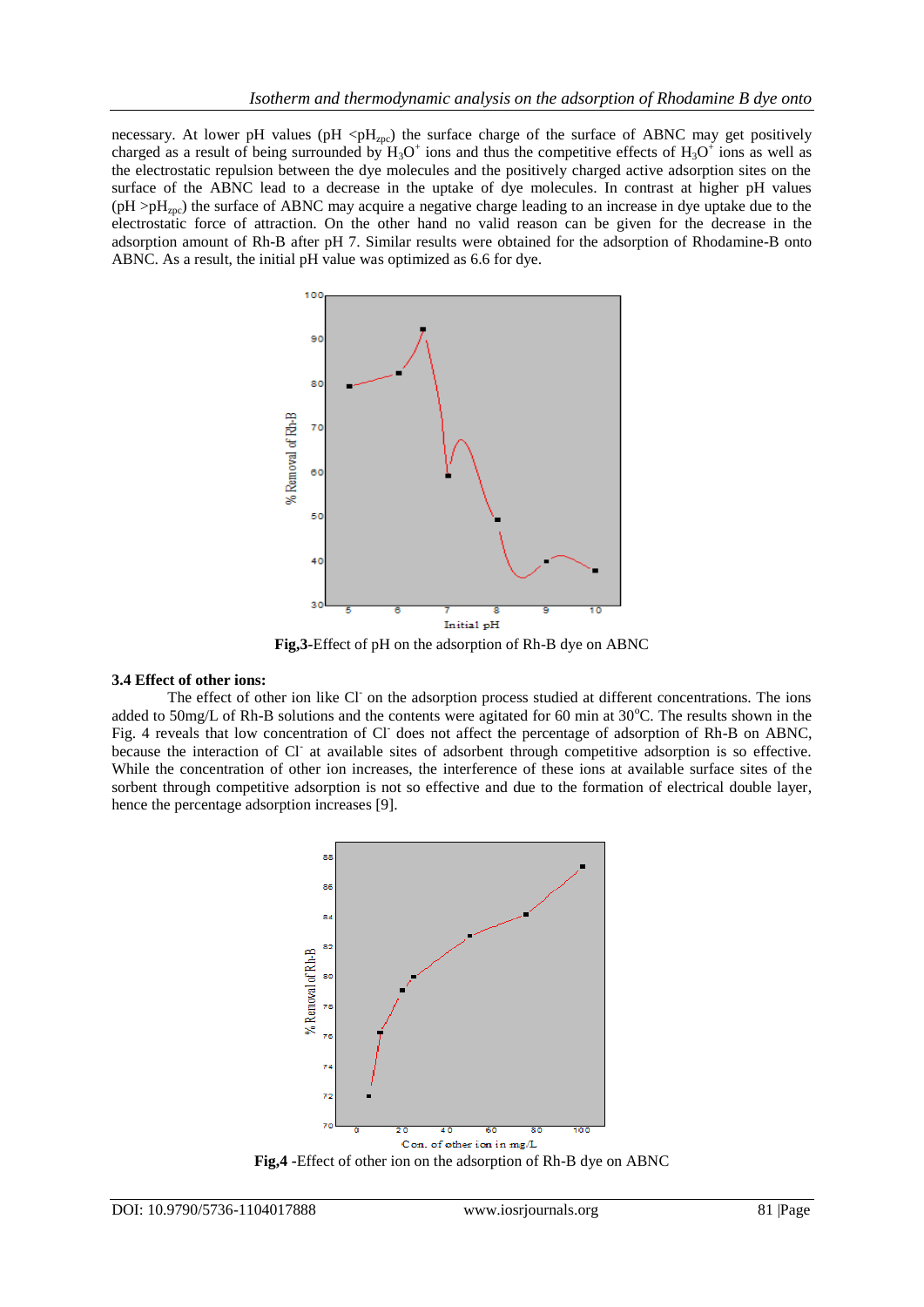## **3.5Adsorption Models**

Adsorption isotherm [6-10] describes the relation between the amount or concentration of adsorbate that accumulates on the adsorbent and the equilibrium concentration of the dissolved adsorbate. Equilibrium studies were carried out by agitating a series of beakers containing 100 mL of rhodamine B dye solutions of initial concentration 25-125 mg/L with 0.025 g of ABNC at 30  $^{\circ}$ C with a constant agitation. Agitation was provided for 1.0 h, which is more than sufficient time to reach equilibrium.

Formula used for calculation of  $q_e$  is as follows:

$$
q_e = \frac{C_0 - C_e}{m} XV
$$

## **3.5.1 Freundlich adsorption isotherm**

The Freundlich adsorption isotherm is based on the equilibrium sorption on heterogeneous surfaces. This isotherm is derived from the assumption that the adsorption sites are distributed exponentially with respect to heat of adsorption. The adsorption isotherm is expressed by the following equation

$$
q_e{=}K_{\rm F}C_{\rm e}^{\,\rm 1/nF}\hspace{1cm}\hspace{1cm}(3)
$$

Which, can be linearized as

$$
\ln q_e = \ln K_F + \frac{1}{n_F} \ln C_e \dots \dots \dots \dots \dots \dots \dots (4)
$$

Where,  $q_e$  is the amount of MG dye adsorbed at equilibrium (mg/g) and  $C_e$  is the concentration of MG dye in the aqueous phase at equilibrium (ppm).  $K_F$  (L/g) and  $1/n_F$  are the Freundlich constants related to adsorption capacity and sorption intensity, respectively.

The Freundlich constants  $K_F$  and  $1/n_F$  were calculated from the slope and intercept of the lnq<sub>e</sub> Vs lnC<sub>e</sub> plot. The model parameters are shown in Table 2. The magnitude of  $K_F$  showed that ABNC had a high capacity for Rh-B dye adsorption from the aqueous solutions studied. The Freundlich exponent,  $n_F$ , should have values in the range of 1 and 10 (i.e.,  $1/n_F < 1$ ) to be considered as favourable adsorption [23].  $1/n_F$  value of less than 1 indicated that RH-B dye is favorably adsorbed by ABNC. The Freundlich isotherm did not show a good fit to the experimental data as indicated by SSE and Chi-square statistics.

| M,  | $C_c(Mg/L)$ |        |         |         | $Q_c(Mg/L)$ |        |        |        | Removal % |        |        |        |
|-----|-------------|--------|---------|---------|-------------|--------|--------|--------|-----------|--------|--------|--------|
|     | 30°C        | 40°C   | 50°C    | 60°C    | 30°C        | 40°C   | 50°C   | 60°C   | 30°C      | 40°C   | 50°C   | 60°C   |
| 25  | .7163       | .0298  | 0.6873  | 0.6522  | 46.568      | 47.941 | 48.625 | 48.696 | 93.135    | 95.881 | 97.251 | 97.391 |
| 50  | 3.7758      | 3.4341 | 3.1037  | 2.4036  | 92.449      | 93.13  | 93.793 | 95.193 | 92.449    | 93.132 | 93.793 | 95.193 |
| 75  | 8.2663      | 7.4843 | 6.5218  | 6.0427  | 133.47      | 135.03 | 136.96 | 137.91 | 88.978    | 90.021 | 91.304 | 91.943 |
| 100 | 12.0426     | 1.0130 | 10.4465 | 9.7990  | 175.91      | 177.97 | 179.11 | 180.40 | 87.957    | 88.987 | 89.553 | 90.201 |
| 125 | 7.8490      | .2298  | 16.8496 | 15.8490 | 214.30      | 215.54 | 216.30 | 218.30 | 85.721    | 86.216 | 86.520 | 87.321 |

**Table: 1.** Equilibrium parameters for the adsorption of Rh-B dye

#### **3.5.2 Langmuir adsorption isotherm**

The Langmuir adsorption isotherm is based on the assumption that all sorption sites possess equal affinity to the adsorbate. The Langmuir isotherm in a linear form can be represented as: [23]

$$
C_e = \frac{C_e}{q_e} = \frac{1}{q_m K_L} + \frac{C_e}{q_m}
$$

Where  $q_e$  is the amount of Rh-B dye adsorbed at equilibrium (mg/g),  $C_e$  is the concentration of Rh-B in the aqueous phase at equilibrium (ppm),  $q_m$  is the maximum Rh-B dye uptake (mg/g), and  $K_L$  is the Langmuir constant related to adsorption capacity and the energy of adsorption (g/mg). A linear plot of  $C_e/q_e$  Vs  $C_e$  was employed to determine the value of  $q_m$  and  $K_L$ , the data so obtained are also presented in Table 2. The model predicted a maximum value that could not be reached in the experiments. The value of  $K<sub>L</sub>$  decreased with an increase in the temperature. A high  $K<sub>L</sub>$  value indicates a high adsorption affinity. Weber and Chakraborti [24] expressed the Langmuir isotherm in term of dimensionless constant separation factor or equilibrium parameter  $(R<sub>L</sub>)$  which is defined in the following equation: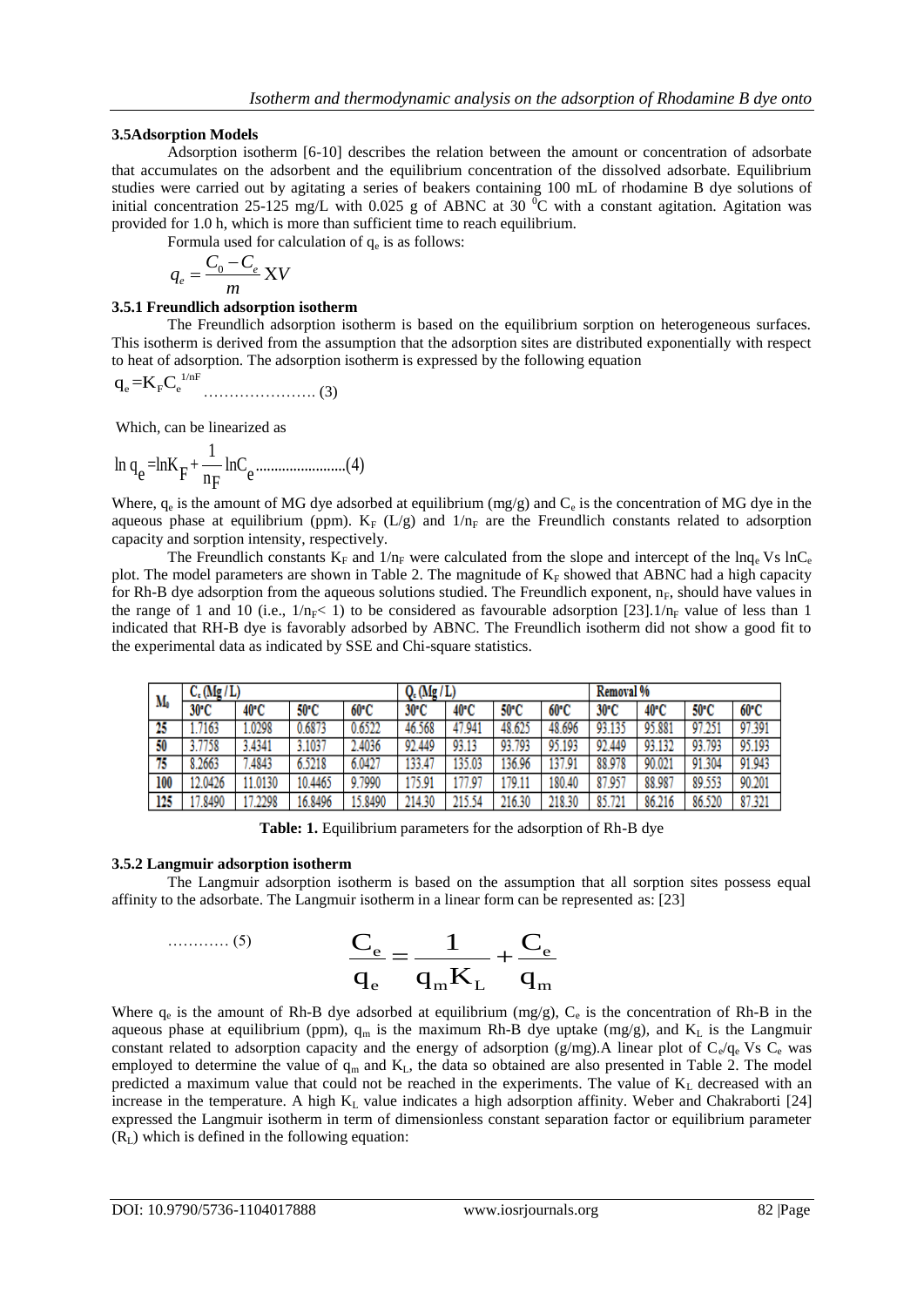L  $L \sim 0$  $R_{L} = \frac{1}{1 - K}$ 1+K C ……………….. (6)

Where,  $C_0$  is the initial Rh-B dye concentration (ppm). Four scenarios can be distinguished:

The sorption isotherm is unfavorable when  $R_1 > 1$ , the isotherm is linear when  $R_1 = 1$ , The isotherm is favorable when  $0 < R<sub>L</sub> < 1$  and the isotherm is irreversible when  $R<sub>L</sub> = 0$ . The values of dimensionless separation factor  $(R<sub>L</sub>)$  for Rh-B dye removal were calculated at different concentrations and temperatures. As shown in Table 3, at all concentrations and temperatures tested the values of  $R_L$  for Rh-B dye adsorptions on the ABNC were less than 1 and greater than zero, indicating favorable adsorption.

The Langmuir isotherm showed a better fit to the adsorption data than the Freundlich isotherm. The fact that the Langmuir isotherm fits the experimental data well may be due to homogeneous distribution of active sites on the ABNC surface, since the Langmuir equation assumes that the adsorbent surface is energetically homogeneous.

| Model                   | <b>Constant</b>                                 | Temperature (°C) |           |           |           |  |  |
|-------------------------|-------------------------------------------------|------------------|-----------|-----------|-----------|--|--|
|                         |                                                 | 30               | 40        | 50        | 60        |  |  |
| <b>Freundlich</b>       | $K_f(mg/g)$ $(L/mg)^{1/n}$                      | 35.410           | 47.373    | 57.010    | 60.656    |  |  |
|                         | n                                               | 1.5680           | 1.8630    | 2.1128    | 2.1308    |  |  |
| Langmuir                | $Q_m(mg/g)$                                     | 338.37           | 288.75    | 268.28    | 264.14    |  |  |
|                         | $b$ (L/mg)                                      | 0.0910           | 0.1488    | 0.2051    | 0.2432    |  |  |
| <b>Temkin</b>           | $b_T$ (J/mol)                                   | 69.702           | 58.535    | 51.713    | 52.100    |  |  |
|                         | $K_T(L/mg)$                                     | 1.062            | 2.156     | 2.842     | 3.099     |  |  |
| Hurkins-Jura            | $A_H(g^2/L)$                                    | $-2465.8$        | $-2963.1$ | $-3393.1$ | $-3517.6$ |  |  |
|                         | $B_H(mg^2/L)$                                   | $-1.1517$        | $-1.1303$ | $-1.1138$ | $-1.0812$ |  |  |
| <b>Halsay</b>           | $K_{Ha}(mg/L)$                                  | 268.6            | 1323.0    | 5128.6    | 6293.6    |  |  |
|                         | $n_{Ha}$                                        | 1.5680           | 1.8630    | 2.1128    | 2.1308    |  |  |
| <b>Radlich-Peterson</b> | g                                               | 0.3622           | 0.4632    | 0.5267    | 0.5307    |  |  |
|                         | $K_R(L/g)$                                      | 0.0282           | 0.0211    | 0.0175    | 0.0165    |  |  |
| Dubinin-Radushkevich    | $q_s$ (mg/g)                                    | 169.32           | 159.81    | 157.16    | 161.67    |  |  |
|                         | $K_D \times 10^{-4}$ mol <sup>2</sup> $kJ^{-2}$ | 1.6372           | 1.6170    | 1.6077    | 1.6129    |  |  |
| Jovanovic               | $K_J(L/g)$                                      | 0.0859           | 0.0859    | 0.0848    | 0.0882    |  |  |
|                         | $q_{max}(mg/g)$                                 | 55.142           | 59.275    | 63.080    | 65.168    |  |  |
| <b>BET</b>              | $C_{BET}(L/mg)$                                 | 13.093           | 23.500    | 36.065    | 42.492    |  |  |
|                         | $qs$ (mg/g)                                     | 0.0764           | 0.0426    | 0.0277    | 0.0235    |  |  |

**Table: 2**. Isotherm parameters for the adsorption of Rh-B dye

#### **3.5.3 Temkin adsorption isotherm:**

The Temkin adsorption isotherm assumes that the heat of adsorption decreases linearly with the sorption coverage due to adsorbent-adsorbate interactions [25]. The Temkin isotherm equation is given as:

$$
q_e = \frac{RT}{bT} \ln(K_T C_e)
$$
 .........(7)

Which, can be represented in the following linear form<br> $R = \frac{RT}{R} \ln K + \frac{RT}{R} \ln C$ 

$$
q_e = \frac{RT}{b} lnK_T + \frac{RT}{b} lnC_e \dots (8)
$$

Where,  $K_T(L/g)$  is the Temkin isotherm constant,  $b_T(J/mol)$  is a constant related to heat of sorption, R is the ideal gas constant (8.314 J/mol K), and T is absolute temperature (K). A plot of  $q_e$  versus lnC<sub>e</sub> enables the determination of isotherm constants  $K_T$  and  $b_T$  from the slope and intercept, The model parameters are listed in Table 2. The Temkin isotherm appears to provide a good fit to the Rh-B dye adsorption data.

The adsorption energy in the Temkin model,  $b_T$ , is positive for Rh-B dye adsorption from the aqueous solution, which indicates that the adsorption is endothermic. The experimental equilibrium curve is close to that predicted by Temkin model. Consequently, the adsorption isotherm of Rh-B dye on ABNC can be described reasonably well by the Temkin isotherm.

#### **3.5.4 Hurkins-Jura adsorption isotherm**

The Hurkins-Jura adsorption isotherm can be expressed as  $^{[26]}$ :

AH q = ....................(9) <sup>e</sup> B +logC H e

This can be rearranged as follows:

1 B 1 <sup>H</sup> = - logC ...............(10) <sup>2</sup> A A <sup>e</sup> qe H H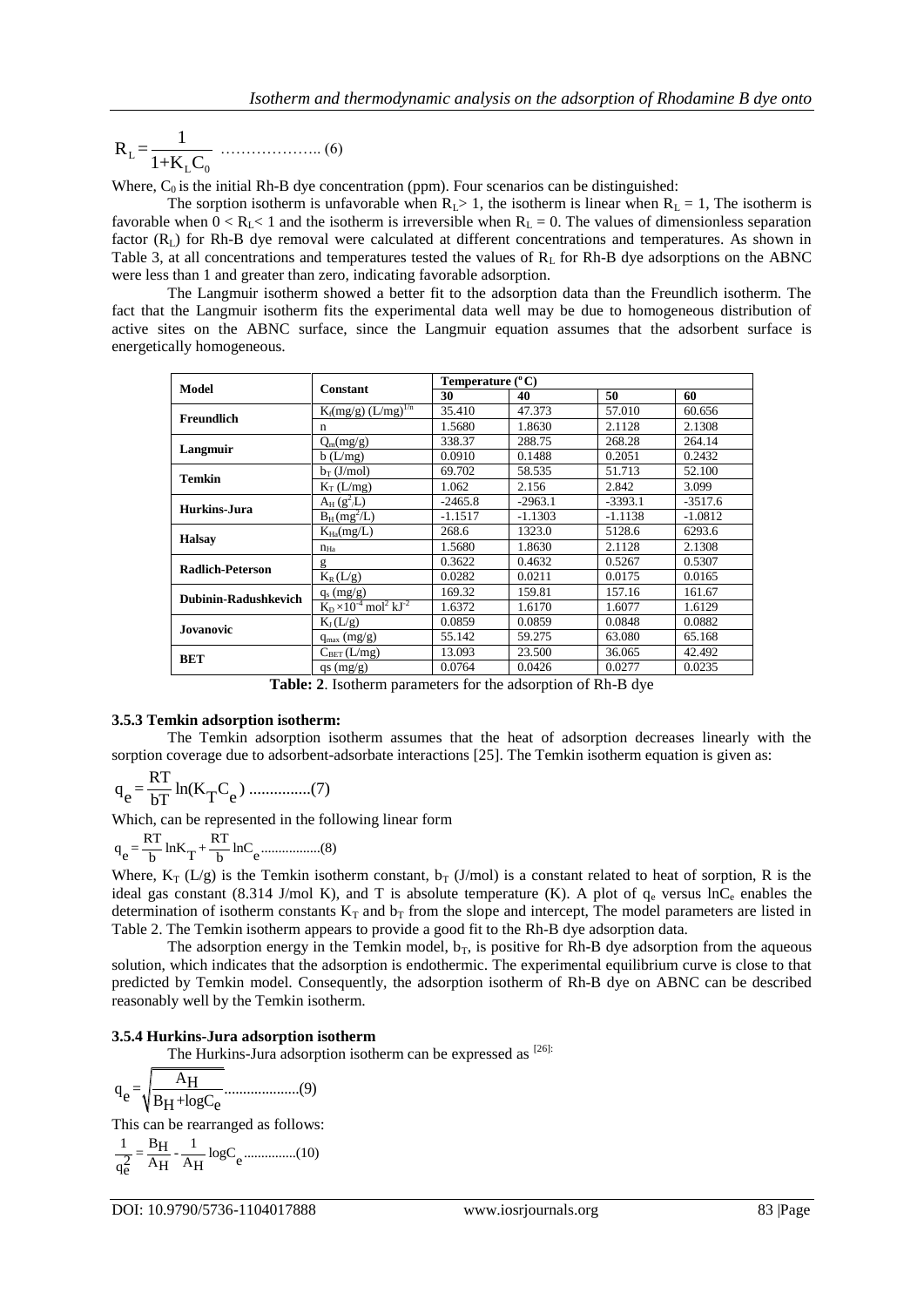Where,  $A_H$  ( $g^2/L$ ) and  $B_H$  (m $g^2/L$ ) are two parameters characterizing the sorption equilibrium.

The isotherm equation accounts for multilayer adsorption and can be explained by the existence of a heterogeneous pore distribution. The Harkins–Jura isotherm parameters are obtained from the plots of of  $1/q_e^2$ versus log  $C_e$  enables the determination of model parameters  $A_H$  and  $B_H$  from the slope and intercept in table 2.

#### **3.5.5 Halsay adsorption isotherm**

The Halsay adsorption isotherm can be given as [27]:  
\n
$$
q_e = exp\left(\frac{lnK_{Ha} - lnC_e}{n_{Ha}}\right)
$$
.................(11)

And, a linear form of the isotherm can be expressed as follows:

lnK lnC Ha e lnq = - .................(12)  $e = \frac{mR_{\text{H}a}}{n_{\text{H}a}} - \frac{mC_{\text{e}}}{n_{\text{H}a}}$ 

Where,  $K_{Ha}$  (mg/L) and  $n_{Ha}$  are the Halsay isotherm constants.

A plot of  $ln q_e$  Vs  $ln C_e$ , enables the determination of  $n_{Ha}$  and  $K_{Ha}$  from the slope and intercept. This equation is suitable for multilayer adsorption and the fitting of the experimental data to this equation attest to the heteroporous nature of adsorbent. The result shows that the experimental data and the model predictions are based on the non-linear form of the Halsay models. The model parameters are listed in Table 2. This result also shows that the adsorption of Rh-B dye on ABNC was not based on significant multilayer adsorption. The Halsay model is also not suitable to describe the adsorption of Rh-B dye on ABNC, because this model also assumes a multilayer behavior of the adsorption of adsorbate onto adsorbent.

#### **3.5.6 Radish-Peterson adsorption isotherm**

The Radlich-Peterson adsorption isotherm contains three parameters and incorporates the features of Langmuir and Freundlich isotherms into a single equation. The general isotherm equation can be described as follows [28]:

$$
q_e = \frac{K_R C_e}{1 + a_R C_e^g}
$$
.................(13)

The linear form of the isotherm can be expressed as follows:

$$
\ln \frac{C_e}{q_e} = g \ln C_e - \ln K_R \dots \dots \dots \dots \dots (14)
$$

Where,  $K_R$  (L/g) and  $a_R$  (L/mg) are the Radlich-Peterson isotherm constants and g is the exponent between 0 and 1. There are two limiting cases: Langmuir form for  $g = 1$  and Henry's law for  $g = 0.A$  plot of  $lnC_e/q_e$  versus  $lnC_e$ enables the determination of isotherm constants g and  $K_R$  from the slope and intercept. The values of  $K_R$ , presented in Table 2, indicate that the adsorption capacity of the ABNC decreased with an increase temperature. Furthermore, the value of g lies between 0 and 1, indicating favorable adsorption.

| $(C_i)$ | Temperature °C |        |                |                |  |  |  |  |
|---------|----------------|--------|----------------|----------------|--|--|--|--|
|         | $30^{\circ}$ C | 40°C   | $50^{\circ}$ C | $60^{\circ}$ C |  |  |  |  |
| 25      | 0.3053         | 0.2119 | 0.1632         | 0.1412         |  |  |  |  |
| 50      | 0.1802         | 0.1185 | 0.0889         | 0.0760         |  |  |  |  |
| 75      | 0.1278         | 0.0823 | 0.0611         | 0.0520         |  |  |  |  |
| 100     | 0.0990         | 0.0630 | 0.0465         | 0.0395         |  |  |  |  |
| 125     | 0.0808         | 0.0510 | 0.0375         | 0.0318         |  |  |  |  |

**Table: 3.** Dimensionless seperation factor  $(r<sub>l</sub>)$  for the adsorption of Rh-B dye

#### **3.5.7 Dubinin-Radushkevich adsorption isotherm**

The Dubinin-Radushkevich adsorption isotherm is another isotherm equation [32]. It is assumed that the characteristic of the sorption curve is related to the porosity of the adsorbent. The linear form of the isotherm can be expressed as follows  $^{[29]}$ :

$$
\ln q_e = \ln Q_D - B_D \left[ RT \ln \left( 1 + \frac{1}{C_e} \right) \right]^2 \dots \dots \dots \dots (15)
$$

Where,  $Q_D$  is the maximum sorption capacity (mol/g), and  $B_D$  is the Dubinin-Radushkevich constant (mol<sup>2</sup>/kJ<sup>2</sup>). A plot of lnq<sub>e</sub>Vs R<sub>T</sub> ln (1+1/C<sub>e</sub>) enables the determination of isotherm constants B<sub>D</sub> and Q<sub>D</sub> from the slope and intercept.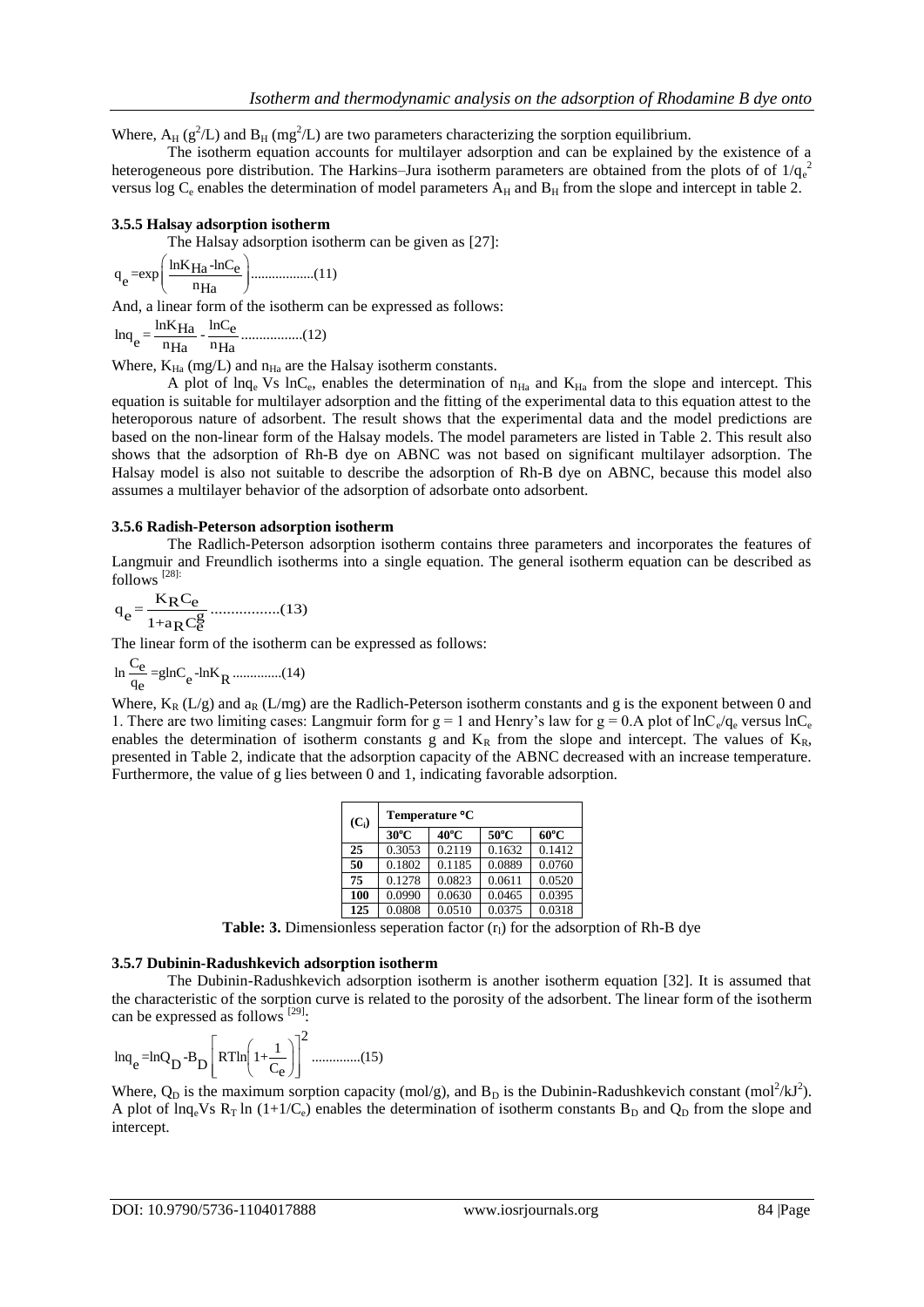## **3.5.8 Jovanovich adsorption isotherm**

The model of an adsorption surface considered by Jovanovic [30] is essentially the same as that considered by Langmuir. The Jovanovic model leads to the following relationship [29]:

$$
q_{\mathrm{e}}{=}q_{\mathrm{max}}\left(1{\mathrm{e}^{{K_{\mathrm{J}}C_{\mathrm{e}}}}}\right)
$$

The linear form of the isotherm can be expressed as follows:

## $ln q_e = ln q_{max}$  -K<sub>J</sub>C<sub>e</sub>

Where,  $K_J (L/g)$  is a parameter.  $q_{max} (mg/g)$  is the maximum Rh-B dye uptake. The  $q_{max}$  is obtained from a plot of  $\ln q_e$  and  $C_e$ , Their related parameters are listed in Table 2.

By comparing the values of the error functions, it was found the Langmuir and Temkin models are best to fit the Rh-B adsorption on the ABNC. Both models show a high degree of correlation. This is clearly confirming the good fit of Langmuir and Temkin models with the experimental data for removal of RH-B dye from the solution.

## **3.5.9 The Brunauer–Emmett–Teller (BET) isotherm model**

Brunauer–Emmett–Teller (BET)<sup>[31]</sup> isotherm is a theoretical equation, most widely applied in the gas– solid equilibrium systems. It was developed to derive multilayer adsorption systems with relative pressure ranges from 0.05Pa to 0.30Pa corresponding to a monolayer coverage lying between 0.50Pa and 1.50Pa. Its

extinction model related to liquid–solid interface is exhibited as:  
\n
$$
q_e = \frac{q_s C_B E T C_e}{(C_s - C_e)[1 + (C_B E T^{-1})(C_e/C_s)]}
$$
........(16)

Where, CBET, Cs, qs and qe are the BET adsorption isotherm (L/mg), adsorbate monolayer saturation concentration (mg/L), theoretical isotherm saturation capacity (mg/g) and equilibrium adsorption capacity

(mg/g), respectively. As C<sub>BET</sub> and C<sub>BET</sub> (C<sub>e</sub>/C<sub>s</sub>) is much greater than 1, the linear form is represented as\n
$$
\frac{C_e}{q(C_s-C_e)} = \frac{1}{q_s C_{BET}} + \left(\frac{C_{BET} - 1}{q_s C_{BET}}\right) \left(\frac{C_e}{C_s}\right) \dots \dots \dots \dots (17)
$$

Where,  $C_e$  is equilibrium Concentration (mg/l),  $C_s$  is adsorbate monolayer saturation concentration (mg/l) and  $C_{BET}$  is BET adsorption relating to the energy of surface interaction (l/mg). The results of BET model are also shown in table 2. The results predict the physisorption mechanism and monolayer coverage of adsorbate on ABNC

#### **3.6Kinetic parameters**

The rate and mechanism of the adsorption process can be elucidated based on kinetic studies. Dye adsorption on solid surface may be explained by two distinct mechanisms: (1) An initial rapid binding of dye molecules on the adsorbent surface; (2) relatively slow intra-particle diffusion. To analyze the adsorption kinetics of the dye, the pseudo-first-order, the pseudo-second-order, and intra-particle diffusion models were applied [38, 39]. Each of these models and their linear modes of the equations are presented in below.

| <b>Kinetic Models and Their Linear Forms</b> |                             |                                          |  |  |  |  |  |  |
|----------------------------------------------|-----------------------------|------------------------------------------|--|--|--|--|--|--|
| Model                                        | <b>Nonlinear Form</b>       | <b>Linear Form</b>                       |  |  |  |  |  |  |
| Pseudo-first-order                           | $dq_t/d_t = k_1(q_e-q_t)$   | $\ln (q_e - q_t) = \ln q_e - k_1 t$ (18) |  |  |  |  |  |  |
| Pseudo-second-order                          | $dq_t/d_t = k_2(q_e-q_t)^2$ | $t/q_f = 1/k^2 q_e^2 + (1/q_e)t$ (19)    |  |  |  |  |  |  |

Where,  $q_e$  and  $q_t$  refer to the amount of (Rh-B) dye adsorbed (mg/g) at equilibrium and at any time, t (min), respectively and  $k_1$  (1/min),  $k_2(g/mg.$  min) are the equilibrium rate constants of pseudo-first order and pseudo-second order models, respectively.

Pseudo-first order model is a simple kinetic model, which was proposed by Lagergren [40] during 1898 and is used for the estimation of the surface adsorption reaction rate. The values of  $\ln (q_e - q_t)$  were linearly correlated with t. The plot of ln  $(q_e - q_t)$  vs. t should give a linear relationship from which the values of  $k_1$ will be determined from the slope of the plot. In many cases, the first-order equation of Lagergren does not fit well with the entire range of contact time and is generally applicable over the initial stage of the adsorption processes <sup>(41)</sup>.

In the pseudo-second order model  $(42)$ , the slope and intercept of the t/qtVs t plot were used to calculate the second-order rate constant,  $k_2$ . The values of equilibrium rate constant  $(k_2)$  are presented in Table 4. According to Table 4, the value of  $r^2(0.999)$  related to the pseudo-second order model revealed that Rh-Bdye adsorption followed this model, which is in agreement with the results obtained by Karagoz*et al.*[23], Hameed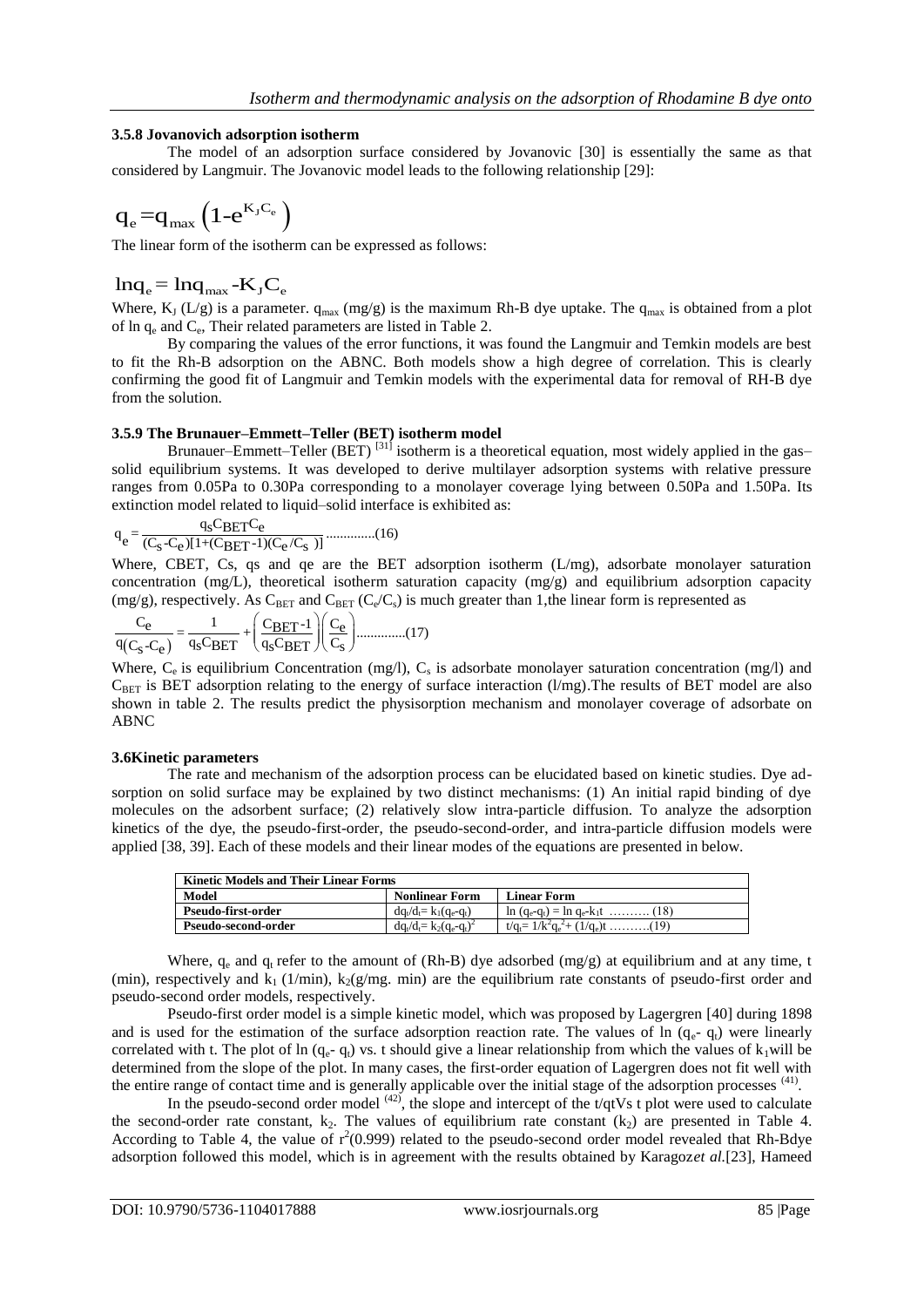*et al.*[24], and Altenor*et al*. [37]. Nevertheless, pseudo-first order and pseudo-second order kinetic models cannot identify the mechanism of diffusion of dye into the adsorbent pores.

| C <sub>0</sub> | Temp |        |                | Pseudo second order |        |          | <b>Elovich model</b> |             | <b>Intraparticle diffusion</b> |              |        |
|----------------|------|--------|----------------|---------------------|--------|----------|----------------------|-------------|--------------------------------|--------------|--------|
|                | °C   | $q_e$  | $\mathbf{k}_2$ | ν                   | h      | $\alpha$ | ß                    | $\mathbf v$ | $K_{id}$                       | $\mathbf{v}$ | C      |
| 25             | 30   | 49.39  | 0.0045         | 0.9866              | 11.06  | 11.900   | 0.2092               | 0.9894      | 0.1116                         | 0.9961       | 1.7652 |
|                | 40   | 49.47  | 0.0085         | 0.9858              | 20.74  | 76.205   | 0.3486               | 0.9914      | 0.0627                         | 0.9888       | 1.8669 |
|                | 50   | 49.60  | 0.0134         | 0.9886              | 32.85  | 30.073   | 0.5223               | 0.9954      | 0.0406                         | 0.9907       | 1.9135 |
|                | 60   | 49.62  | 0.0141         | 0.9897              | 34.81  | 116.27   | 0.5504               | 0.9924      | 0.0384                         | 0.9897       | 1.9182 |
|                | 30   | 96.20  | 0.0032         | 0.9919              | 29.38  | 66.621   | 0.1459               | 0.9958      | 0.0789                         | 0.9944       | 1.8189 |
| 50             | 40   | 96.68  | 0.0035         | 0.9886              | 32.30  | 137.12   | 0.1527               | 0.9904      | 0.0745                         | 0.9897       | 1.8312 |
|                | 50   | 97.28  | 0.0039         | 0.9912              | 36.51  | 314.23   | 0.1602               | 0.9924      | 0.0700                         | 0.9887       | 1.8447 |
|                | 60   | 98.12  | 0.0042         | 0.9929              | 40.56  | 162.29   | 0.1768               | 0.9894      | 0.0624                         | 0.9907       | 1.8635 |
|                | 30   | 137.05 | 0.0032         | 0.9869              | 59.71  | 23.547   | 0.1454               | 0.9904      | 0.0538                         | 0.9947       | 1.8476 |
| 75             | 40   | 139.39 | 0.0035         | 0.9860              | 67.39  | 85.275   | 0.1338               | 0.9965      | 0.0575                         | 0.9887       | 1.8516 |
|                | 50   | 141.97 | 0.0030         | 0.9852              | 60.38  | 96.079   | 0.1148               | 0.9951      | 0.0665                         | 0.9907       | 1.8420 |
|                | 60   | 141.77 | 0.0042         | 0.9854              | 83.67  | 165.31   | 0.1352               | 0.9967      | 0.0557                         | 0.9887       | 1.8663 |
|                | 30   | 181.30 | 0.0031         | 0.9873              | 103.50 | 71.012   | 0.0992               | 0.9941      | 0.0596                         | 0.9928       | 1.8413 |
| 100            | 40   | 183.33 | 0.0030         | 0.9882              | 99.21  | 60.185   | 0.0973               | 0.9899      | 0.0602                         | 0.9897       | 1.8441 |
|                | 50   | 184.29 | 0.0031         | 0.9903              | 106.23 | 103.34   | 0.0997               | 0.9930      | 0.0583                         | 0.9952       | 1.8507 |
|                | 60   | 185.63 | 0.0031         | 0.9914              | 107.43 | 118.95   | 0.0998               | 0.9961      | 0.0578                         | 0.9908       | 1.8547 |
|                | 30   | 220.04 | 0.0019         | 0.9901              | 91.24  | 11.336   | 0.0847               | 0.9908      | 0.0578                         | 0.9910       | 1.8237 |
| 125            | 40   | 221.45 | 0.0019         | 0.9922              | 90.78  | 97.180   | 0.0834               | 0.9967      | 0.0584                         | 0.9897       | 1.8252 |
|                | 50   | 221.83 | 0.0020         | 0.9869              | 96.59  | 280.68   | 0.0883               | 0.9954      | 0.0548                         | 0.9907       | 1.8333 |
|                | 60   | 224.13 | 0.0018         | 0.994               | 91.12  | 100.65   | 0.0825               | 0.9924      | 0.0583                         | 0.9939       | 1.8304 |

**Table: 4** the kinetic parameters for the adsorption of Rh-B dye onto ABNC

#### **3.6.1 The Elovich equation**

The Elovich model equation is generally expressed as

 $dq_t/d_t = α \exp(-βq_t)$  .......(20)

Where;  $\alpha$  is the initial adsorption rate (mg g<sup>-1</sup> min<sup>-1</sup>) and  $\beta$  is the desorption constant (g/mg) during any one experiment. To simplify the Elovich equation, Chien and Clayton [18] assumed  $\alpha\beta t$  to and by applying boundary conditions  $q_t = 0$  at t= 0 and  $q_t = q_t$  at t = t Eq. (13) becomes:  $q_t = 1/\beta \ln (\alpha \beta) + 1/\beta \ln t$  …………… (21)

The Rh-B adsorption fits with the Elovich model, a plot of  $q_t$  vs ln(t) yields a linear relationship with a slope of (1/β)and an intercept of (1/β)ln ( $\alpha\beta$ ). The Elovich model parameters  $\alpha$ ,  $\beta$ , and correlation coefficient ( $\gamma$ ) are summarized in table 4. The experimental data such as the initial adsorption rate ( $\alpha$ ) adsorption constant ( $\beta$ ) and the correlation co-efficient  $(\gamma)$  calculated from this model indicates that the initial adsorption  $(\alpha)$  increases with temperature similar to that of initial adsorption rate (h) in pseudo-second–order kinetics models. This may be due to increase the pore or active site on the ABNC adsorbent.

#### **3.6.2Weber and Morris intra-particle diffusion model:-**

Kinetic data was further analyzed using the Intra particle diffusion model based on the theory proposed by Weber and Morris [19]. The amount of Rh-B adsorbed  $(q_t)$  at time 't' was plotted against the square root of time  $(t^{\frac{1}{2}})$ , according to eq.

Qt= $k_{id}t^{\frac{1}{2}}+C$  …………... (22)

Where,  $k_{i,d}$  is the Intraparticle diffusion rate constant and c is the intercept related to the thickness of the boundary layer. According to above equation a plot of qt versus  $t^{\frac{1}{2}}$ givesa straight line from the origin which says that the adsorption mechanism follows the intra-particle diffusion process only. However, the data exhibit multi linear plots, says the process are governed by two or more steps, It is clear from that, there are two separate zones: first linear portion (phase I) and second linear part (phase II). The first linear portion (Phase I) can be attributed to the immediate utilization of the most readily available adsorbing sites on the adsorbent surface, phase II may be attributed to very slow diffusion of the adsorbate from the surface site in to the inner pores. Thus initial portion of Rh-B adsorption by adsorbent may be governed by the initial intra particle transport of Rh-B controlled by surface diffusion process and the later part controlled by pore diffusion. However, the intercept of the line fails to pass through the origin which may be due to the difference in the rate of mass transfer in the initial and final stages of adsorption. Further, such deviation of the straight lines from the origin reveals that the pore diffusion is not the sole rate - controlling.

#### **3.7 Thermodynamic parameters**

Thermodynamic parameters [15] were evaluated to confirm the adsorption nature of the present study. The thermodynamic constants, free energy change, enthalpy change and entropy change were calculated to evaluate the thermodynamic feasibility and the spontaneous nature of the process. Enthalpy change ( $\Delta H$ ), and entropy change  $( \Delta S)$  may be determined from Van't Hoff equation: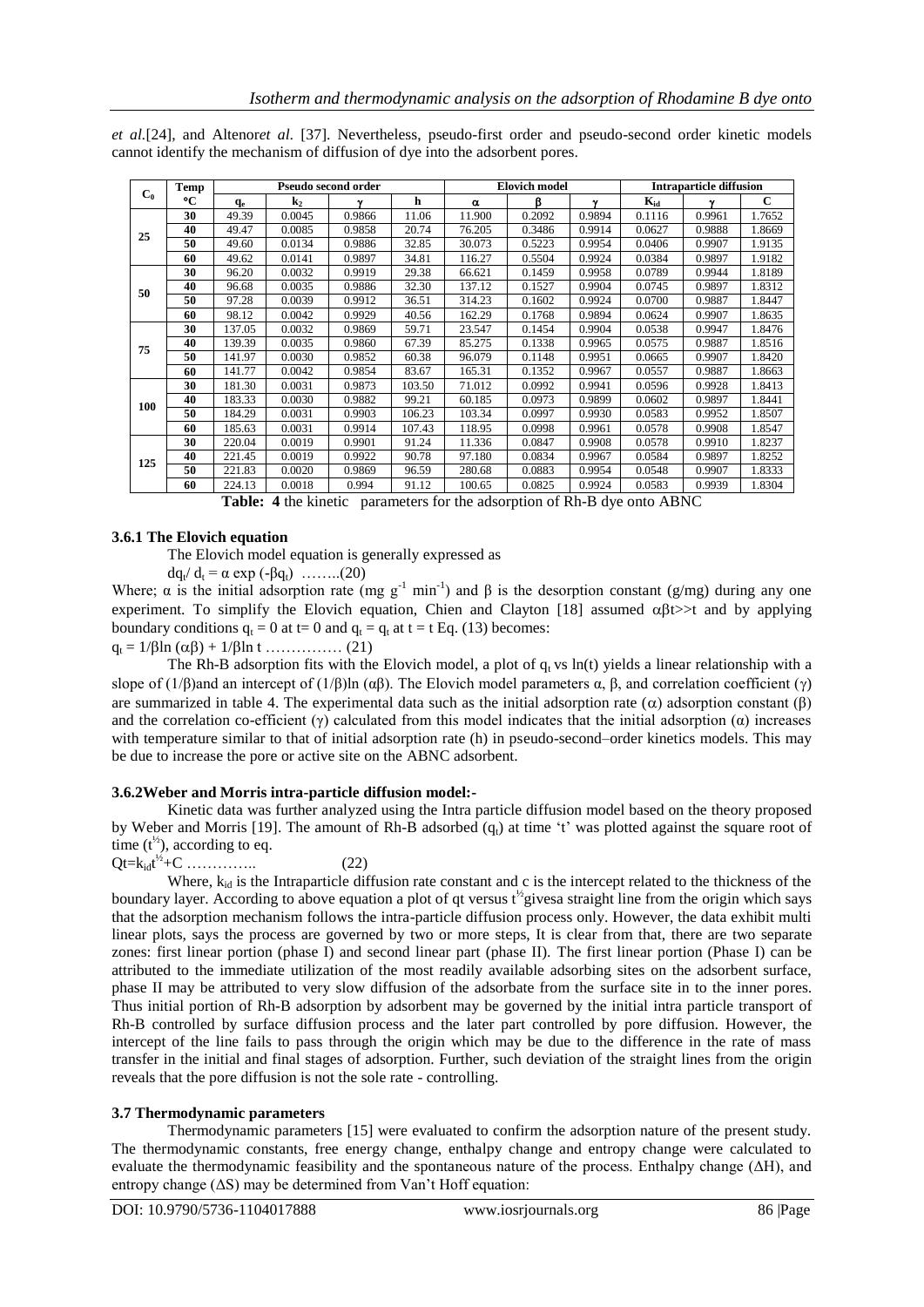$$
\ln K = \frac{\Delta S}{R} - \frac{\Delta H}{RT}
$$
 (23)

By plotting ln K as ordinate and 1/T as abscissa, ΔS and ΔH were obtained by using the following equation the value of ΔG were obtained.

 *G H T S* …………………………… (24) Where,  $\Delta G$  is the free energy change (kJ mol<sup>-1</sup>), R is the universal gas constant (8.314 J mol<sup>-1</sup> K<sup>-1</sup>), K the thermodynamic equilibrium constant and T is the absolute temperature (K).<br> $\Delta G = \Delta H - T \Delta S = -RT \ln K_c$  ………………. (25)

$$
\ln K_c = \frac{\Delta S}{R} - \frac{\Delta H}{RT}
$$
\n
$$
2.30 \log \frac{q_e}{C_e} = \frac{\Delta S}{R} - \frac{\Delta H}{RT}
$$
\n
$$
\log \frac{q_e}{C_e} = \frac{\Delta S}{R \times 2.303} - \frac{\Delta H}{RT \times 2.303}
$$
\n(28)

The values of  $\Delta S$ ,  $\Delta H$ ,  $\Delta G$  was obtained from a plot of log ( $q_e/C_e$ ) vs. 1/T.

Heat of reaction (ΔH) for physical adsorption is reported to be 4.2 to 63 kJ/ mol in literature. The value of ΔH range from -8.89 to -11.543 kJ/mol from Table-5, which indicates that the nature of adsorption of Rhodamine B dye onto ABNC is a physical adsorption one. The positive value of ΔH &negative ΔG indicate endothermic and spontaneous process of adsorption of Rhodamine B (Rh-B) dye on ABNC respectively.

| $(C_0)$ | $\Delta G^{\rm o}$ |                |                |                | $\Delta H^{\circ}$ | $\Delta S^{\circ}$ | ${\bf E_a}$ | $S^*$ |
|---------|--------------------|----------------|----------------|----------------|--------------------|--------------------|-------------|-------|
|         | $30^{\circ}$ C     | $40^{\circ}$ C | $50^{\circ}$ C | $60^{\circ}$ C |                    |                    |             |       |
| 25      | $-6568.9$          | $-8190.7$      | $-9576.1$      | $-10021.6$     | 29.221             | 118.90             | 27963.2     | 9E-07 |
| 50      | $-6310.2$          | $-6784.5$      | $-7291.9$      | $-8266.4$      | 12.915             | 63.137             | 12123.4     | 6E-04 |
| 75      | $-5261.3$          | $-5723.9$      | $-6314.4$      | $-6740.5$      | 9.9922             | 50.321             | 9046.67     | 3E-03 |
| 100     | $-5009.1$          | $-5437.2$      | $-5769.8$      | $-6145.6$      | 6.3309             | 37.489             | 5641.86     | 1E-02 |
| 125     | $-4515.0$          | -4770.9        | $-4992.7$      | $-5342.3$      | 3.6555             | 26.920             | 3162.62     | 4E-02 |

**Table: 5.** Thermodynamic parameter for the adsorption of Rh-B dye onto ABNC

In order to support that physical adsorption is the predominant mechanism, the values of activation energy  $(E_a)$  and sticking probability  $(S^*)$  were calculated from the experimental data. They were calculated by using the modified Arrhenius type equation related to surface coverage  $(\theta)$  as follows<sup>49</sup>:

$$
\theta = \left(1 - \frac{C_e}{C_i}\right) \dots \dots \dots \dots \dots (29)
$$

$$
S^* = (1 - \theta)_e \frac{-E_a}{RT} \dots \dots \dots (30)
$$

The sticking probability, S\*, is a function of the adsorbate/adsorbent system under consideration but must satisfy the condition  $0 < S^*$ < 1 and is dependent on the temperature of the system. The values of  $E_a$  and  $S^*$  were calculated from slope and intercept of the plot of ln(1-θ) versus 1/T respectively and are listed in Table 5.

From Table 5 it is clear that the reaction is spontaneous in nature as  $\Delta G^0$  values are negative at all experimental temperatures. Again positive  $\Delta H^0$  value confirms that the sorption is endothermic in nature. The positive value of  $\Delta S^0$  reflects the affinities of the adsorbents for the Rh-B dye. The results shown in Table 5 indicate that the probability of the Rh-B dye to stick on surface of biomass is very high as S\*<< 1, these values confirm that, the sorption process is physisorption.

#### **IV. Desorption studies**

In order to assess the reusability of Rh-B-loaded ABNC biomass desorption experiments were carried out. The effect of strength of desorbing solution (HCl) on the recovery of Rh-B was analyzed. It is evident from the above result that when the strength of the desorbing solution increased from 0.5 to 2.0 M, Rh-B desorption percentage increased from 45 to 90%. Thus a significant amount of Rhodamine B is being desorbed, which shows that the ABNC biomass can be effectively reused after desorption [20].